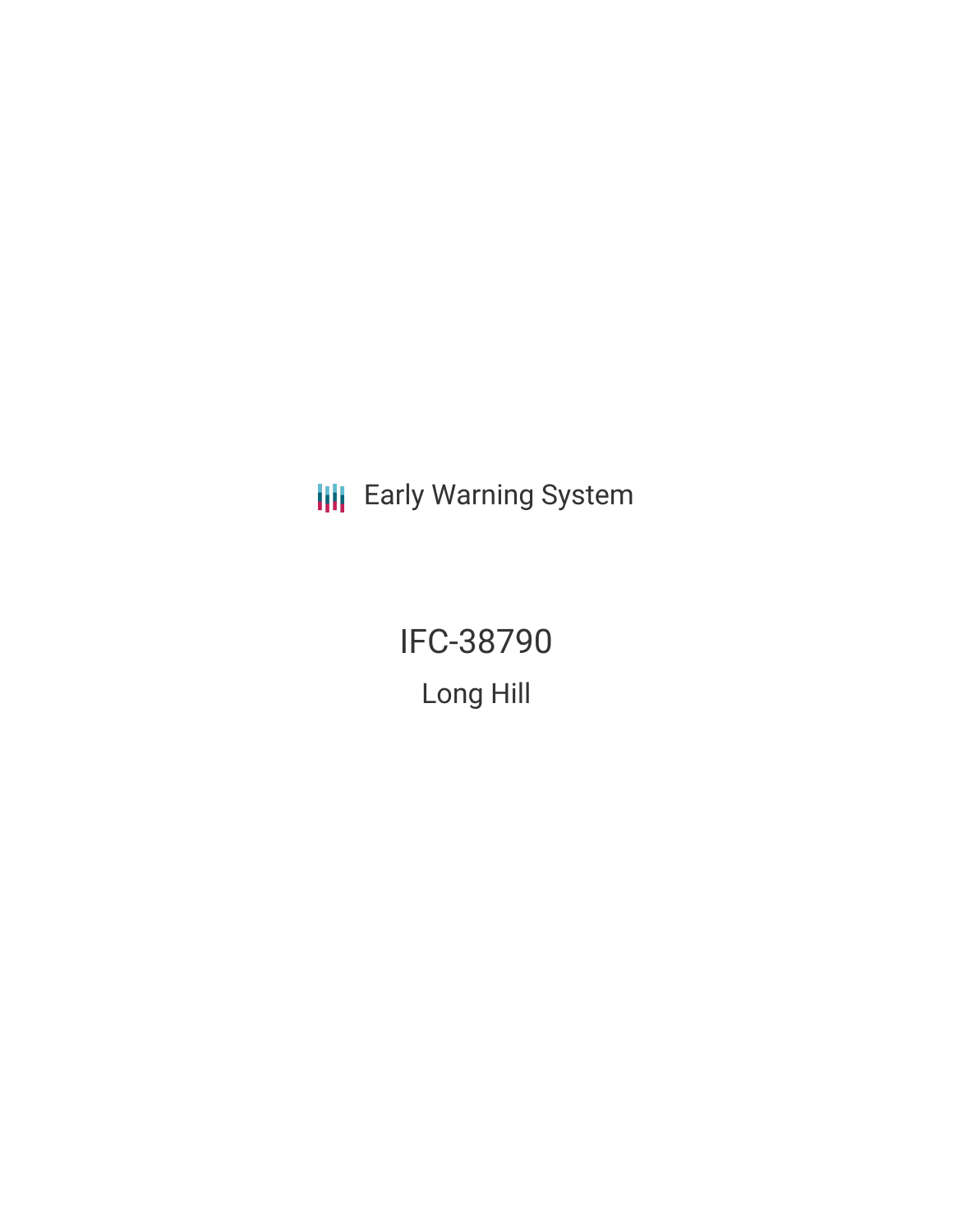

# **Quick Facts**

| <b>Countries</b>               | China                                      |
|--------------------------------|--------------------------------------------|
| <b>Financial Institutions</b>  | International Finance Corporation (IFC)    |
| <b>Status</b>                  | Active                                     |
| <b>Bank Risk Rating</b>        | FI                                         |
| <b>Voting Date</b>             | 2016-09-26                                 |
| <b>Borrower</b>                | LONG HILL CAPITAL VENTURE PARTNERS 1, L.P. |
| <b>Sectors</b>                 | Education and Health, Finance              |
| <b>Investment Type(s)</b>      | Equity                                     |
| <b>Investment Amount (USD)</b> | \$15.00 million                            |
| <b>Project Cost (USD)</b>      | \$15.00 million                            |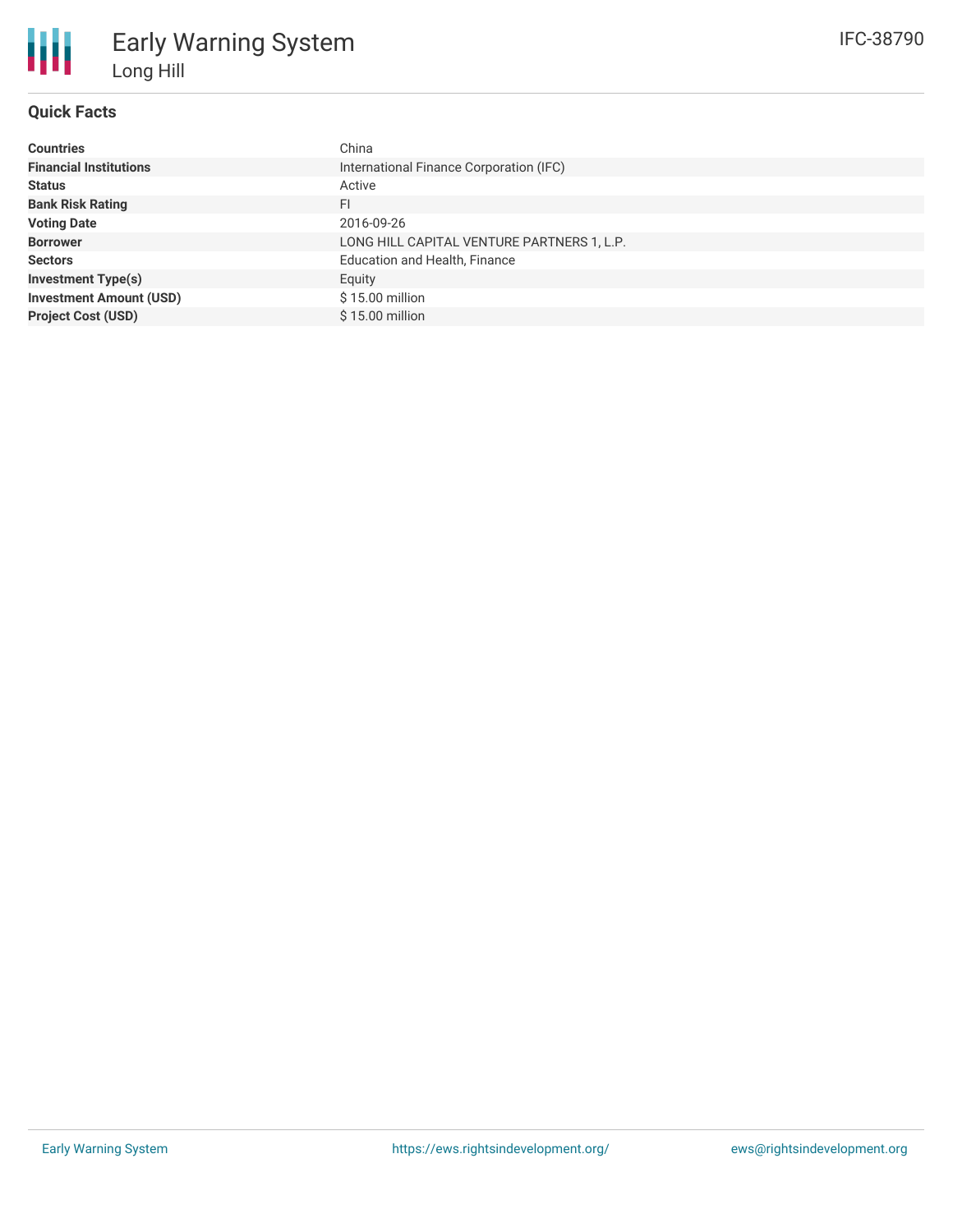

## **Project Description**

Long Hill Capital Venture Partners 1 LP is a venture capital fund which focuses on health and consumption services investments in China. The Fund aims to provide capital to early stage services-oriented companies. IFC would be investing in the Fund with established institutional investors.

#### Expected Development Impact

(1) Private sector development: The Fund will help support the growth of the venture capital and private equity industry in China, and potentially support the expansion of Chinese companies, especially in health services and consumer sectors. (2) Improved outcome in healthcare services in China: The Fund will invest ~75% of its capital in healthcare services and help the Chinese population reach more adequate and higher quality care.

(3) Financial Success: Evidenced by the Fund's investment return (net IRR) and the Manager's ability to raise successor fund.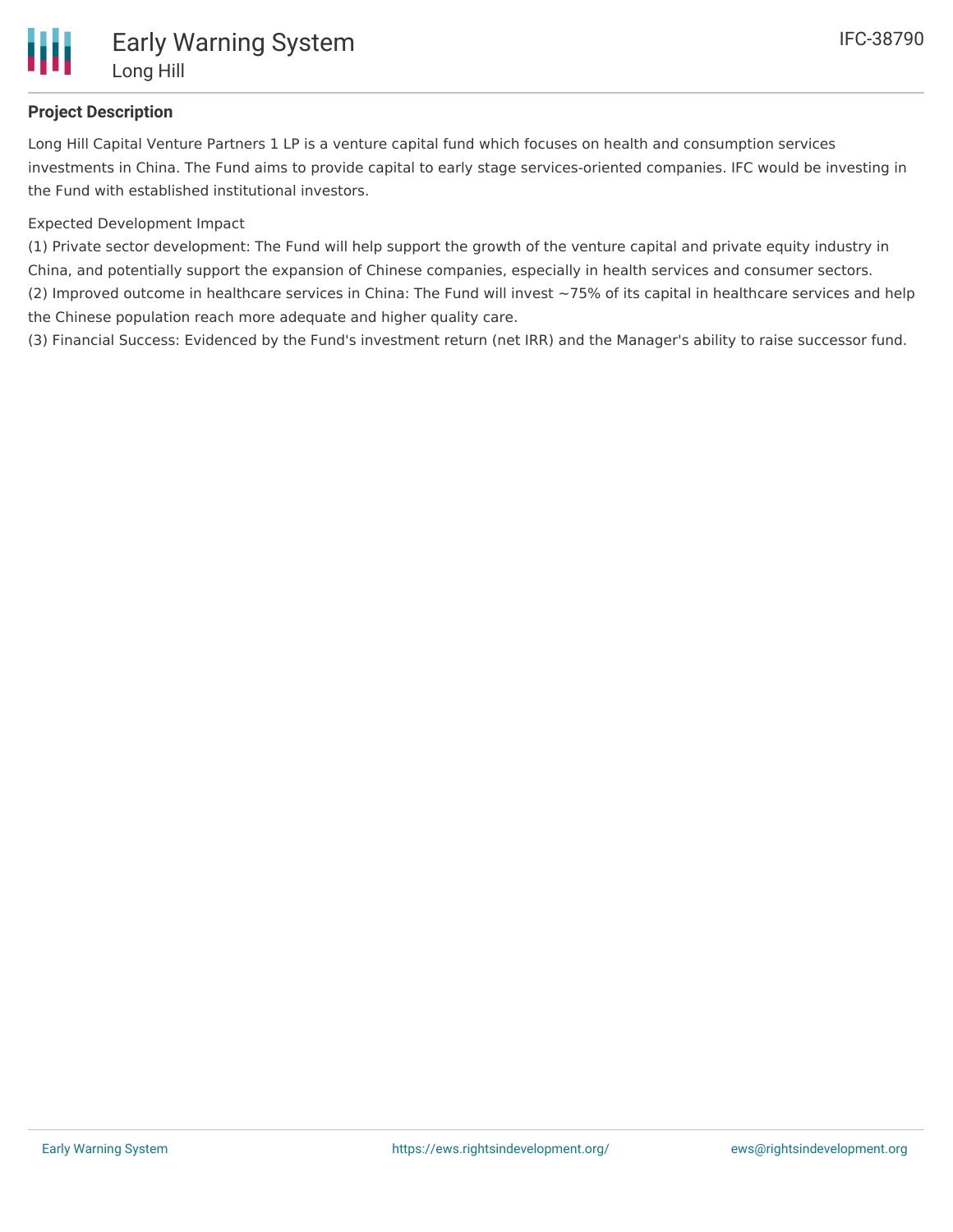### **Investment Description**

• International Finance Corporation (IFC)

The Fund will be managed by Long Hill Capital Management, an independent fund manager ("Long Hill" or the "Manager") incorporated in the Cayman Islands as an exempted company with limited liability, established by Xiaodong Jiang in 2016.

#### **Financial Intermediary**

Financial Intermediary: A commercial bank or financial institution that receives funds from a development bank. A financial intermediary then lends these funds to their clients (private actors) in the form of loans, bonds, guarantees and equity shares. Financial intermediaries include insurance, pension and equity funds. The direct financial relationship is between the development bank and the financial intermediary.

- Long Hill Capital [Management](file:///actor/1145/) (Financial Intermediary)
- Long Hill Capital Venture [Partners](file:///actor/1146/) 1 LP (Financial Intermediary)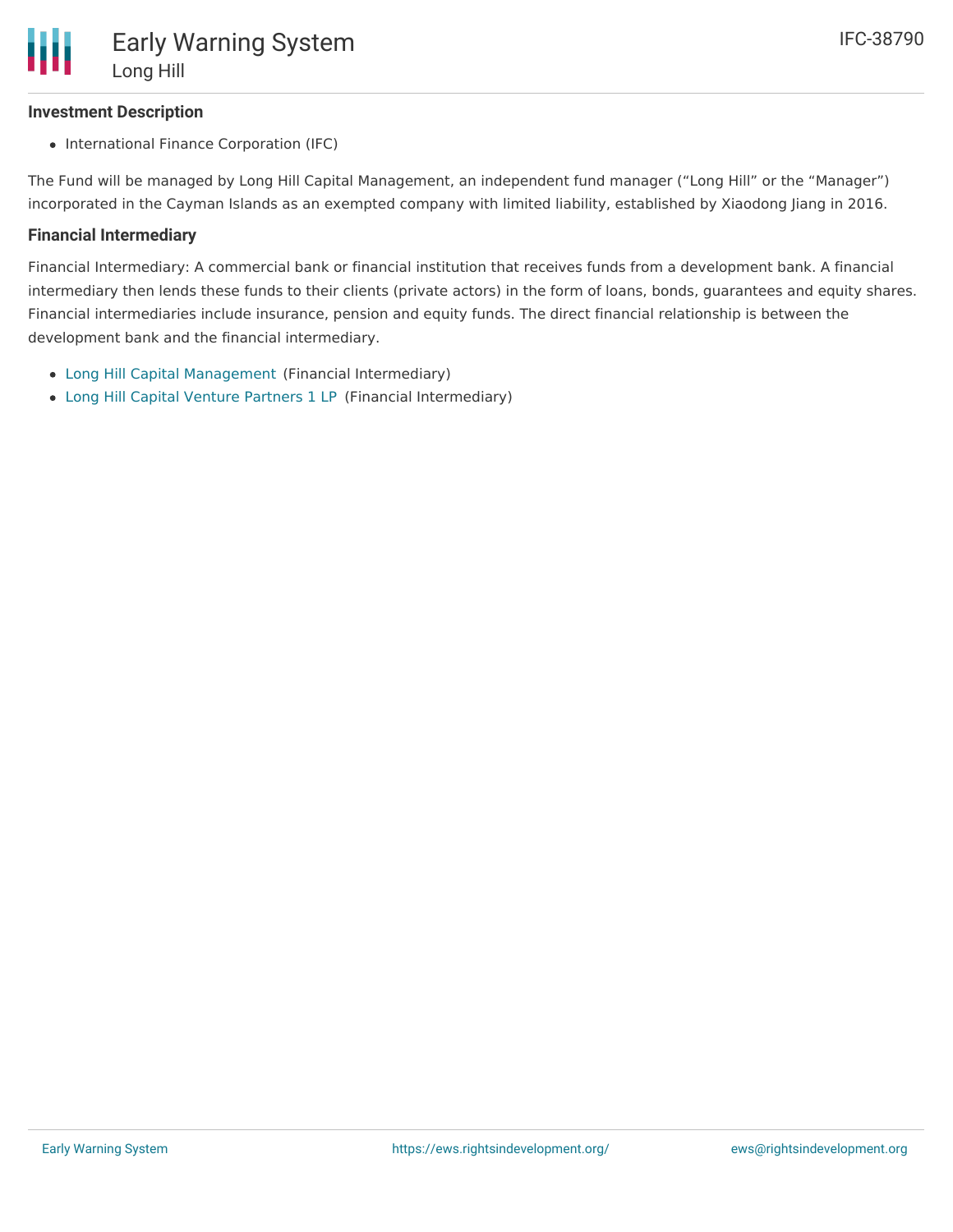

### **Private Actors Description**

The Fund will be managed by Long Hill Capital Management, an independent fund manager incorporated in the Cayman Islands as an exempted company with limited liability, established by Xiaodong Jiang in 2016.

Long Hill Capital Venture Partners 1 LP is a venture capital fund which focuses on health and consumption services investments in China.